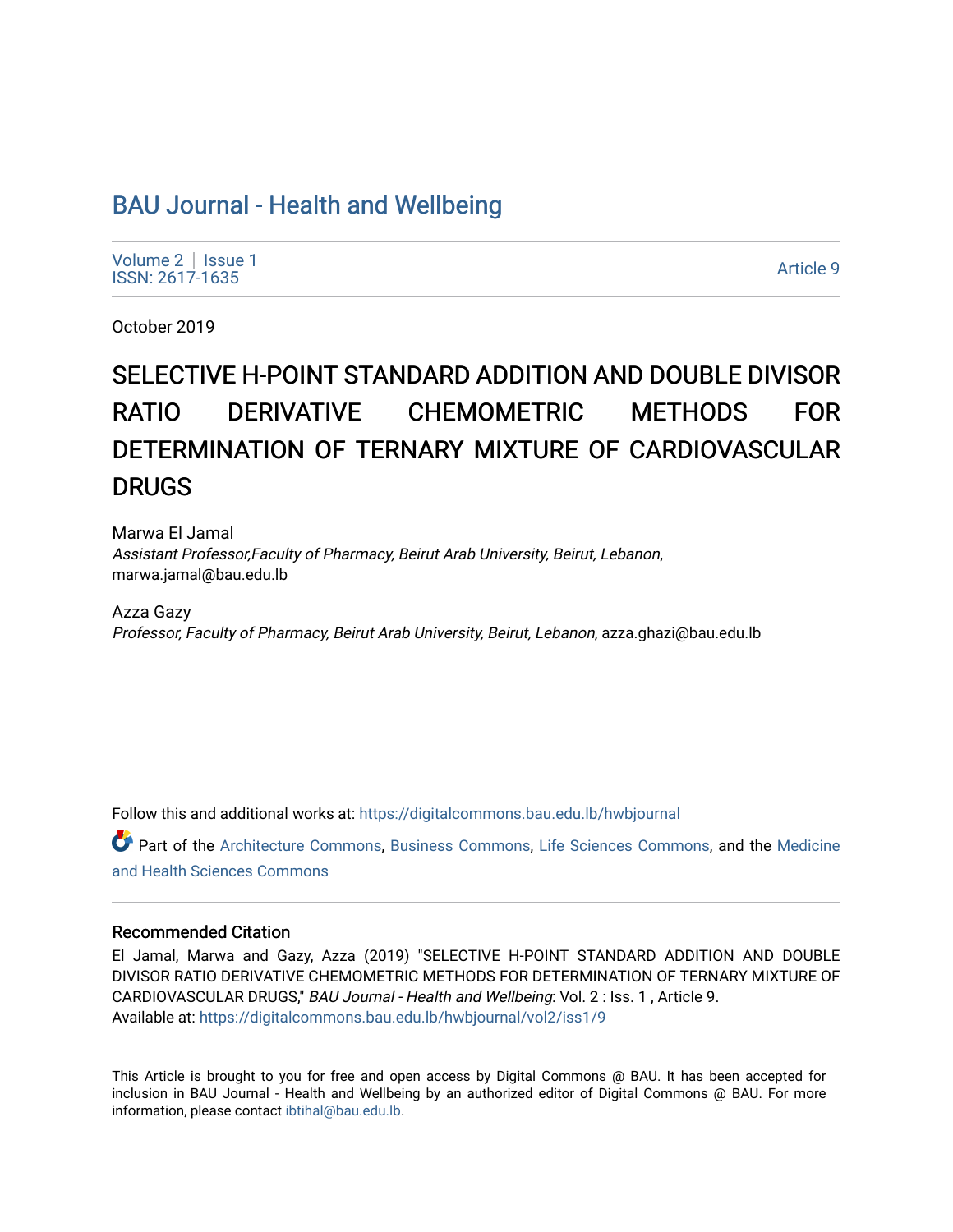# SELECTIVE H-POINT STANDARD ADDITION AND DOUBLE DIVISOR RATIO DERIVATIVE CHEMOMETRIC METHODS FOR DETERMINATION OF TERNARY MIXTURE OF CARDIOVASCULAR DRUGS

#### **Abstract**

Green analytical chemistry is concerned with the development of analytical procedures that minimize consumption of hazardous reagents and solvents, and maximize safety for operators and environment. Chemometrics, considered as green analytical chemistry, have become one of the important mathematical and statistical techniques for the resolution of overlapping spectra of multi component mixtures. This work relates simple, accurate and specific analytical chemometric techniques for the simultaneous determination of a ternary mixture of co-administered cardiovascular drugs (Ticagrelor (TICA), Irbesartan (IRB) and Hydrochlorothazide (HCT)). The different applied Chemometric methods are based on H-point standard addition method (HPSAM) and Double divisor ratio spectra Derivative method (DDRD). The applied methods were compared to Derivative spectrophotometry (First derivative (D1) and second derivative (D2)), and shows their superiority in resolving the ternary mixture. TICA, IRB and HCT were determined simultaneously at concentration ratios varying from 0.5: 4: 12.5 µg.mL-1 to 1: 8: 25 or from 10:1:10 to 20:3:8 µg.mL-1, by applying HPSAM or DDRD respectively in a mixed sample. The methods were validated in terms of linearity, LOD, LOQ, precision and accuracy and the results were statistically compared to an established RP-HPLC method.

#### Keywords

Double divisor Ratio Spectra derivative; H-point; RP-HPLC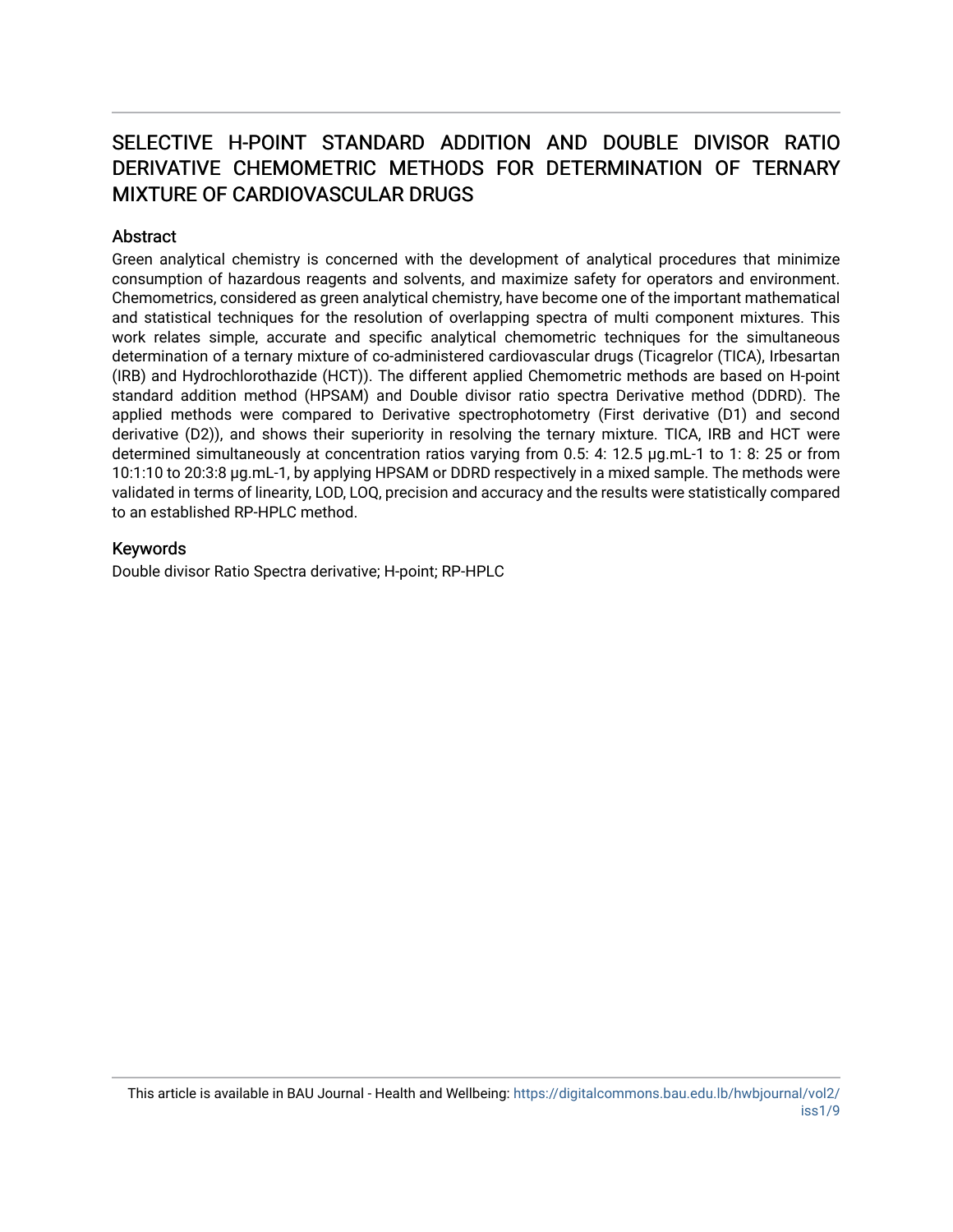#### **1. INTRODUCTION**

Cardiovascular diseases accompanied with high blood pressure are the largest risk factor for premature death. Some patients with hypertension require two or more antihypertensive and antiplatelet drugs with complementary mechanisms of action to control their cardiovascular condition. The angiotensin II type 1-receptor antagonist Irbesatran, the diuretic Hydrochlorothiazide and the anti-platelet Ticargrelor have recognised clinical efficacy and protective effect on the cardiovascular system. So, the combination of the three drugs been found to be more effective than either drug alone in the treatment of cardiovascular diseases not adequately controlled by monotherapy ( Umesh R. Desai, Ph.D ,2004).

In recent years, there have been significant developments in methodological and technological tools to prevent and reduce the deleterious effects of analytical procedures. In modern analytical chemistry, it is essential to reduce the chemicals used, and the analysis time. Therefore, Chemometrics address the constraints that happen due to reducing the solvents used and the duration of analysis by doing most of the works on the front desk using microcomputers with appropriate softwares on the primary data generated in the lab work.

Irbesartan (IRB), chemically described as 2-butyl-3-[[2′-(1H-tetrazol-5-yl)[1,1′-biphenyl]-4 yl]-methyl1-3-diazaspiro-[4,4]-non-1-en-4-one, (Fig. 1), is an angiotensin II blocker, which acts mainly by selective blockade of AT1 receptors and reduces the effects of angiotensin II. IRB may be used alone or in combination with other antihypertensive or diuretic agents ( Charles, L. ,2005).

Hydrochlorothiazide (HCT), chemically described as 6-chloro-3,4-dihydro-2H-1,2,4 benzothiadiazine-7-sulphonamide-1,1-dioxide, (Fig. 2), is a thiazide diuretic. It increases sodium and chloride excretion in distal convoluted tubule. Because of their synergistic anti-hypertensive action, Irbesartan and Hydrochlorothiazide are available in the market as a combined dosage form ( O'Neil MJ,2001).

Ticagrelor (TICA), chemically described as (1S,2S,3R,5S)-3-[7-{[(1R,2S)-2-(3,4 difluorophenyl)cyclopropyl]amino}-5-(propylthio)-3*H*-[1,2,3]-tria zolo [4,5-d]pyrimidin-3-yl]-5-(2 hydroxyethoxycyclo pentane-1,2-diol2, (Fig. 3), is an orally active antiplatelet agent, act as an inhibitor for platelet activation and aggregation mediated by the P2Y12 ADP-receptor1. Ticagrelor is indicated to reduce the rate of thrombotic cardiovascular events in patients with acute coronary syndrome. Ticagrelor and its major metabolite reversibly interact with the platelet P2Y12 ADPreceptor to prevent signal transduction and platelet activation, which inhibits platelet aggregation and thrombus formation in atherosclerotic disease ( Siragy H.,1999).



Fig.1: Irbesartan Fig.2: Hydrochlorobiazide Fig.3: Ticagrelor

Several analytical methods have been reported for the determination of Irbesartan in pure drug and pharmaceutical dosage forms using spectrophotometry ( Ramakrishna VS,2012) ,( Rani GT, S,2012), Extractive and non-extractive spectrophotometry ( Anupama B,2012),( El-sutohy MM, 2013), spectrofluorometry ( M.Farouk O ab.,2011,). In presence of hydrochlorothiazide, Irbesartan has been determined by direct UV-Spectroscopy using absorbance ratio method and simultaneous equation ( Patel K.R.,2011) or using multicomponent mode of analysis( D. S, A. T, V. R, S. S, B. PK.,2010). Hydrochlorothiazide has been determined individually by spectrophotometry ( Hapse SA,2012 ). In combination with many other drugs, Hydrochlorothiazide has been determined by spectrophotometric Chemometric analysis using Partial least Squares (PLS), Principal component Regression (PCR) ( Sivasubramanian L,2015), absorbance subtraction (AS), amplitude modulation (AM) method and extended ratio subtraction (ERS) method ( Khadiga M. K.,2015), Sequential Spectrophotometry ( Darwish HW,2013). Hydrochlorothiazide was assayed in combination with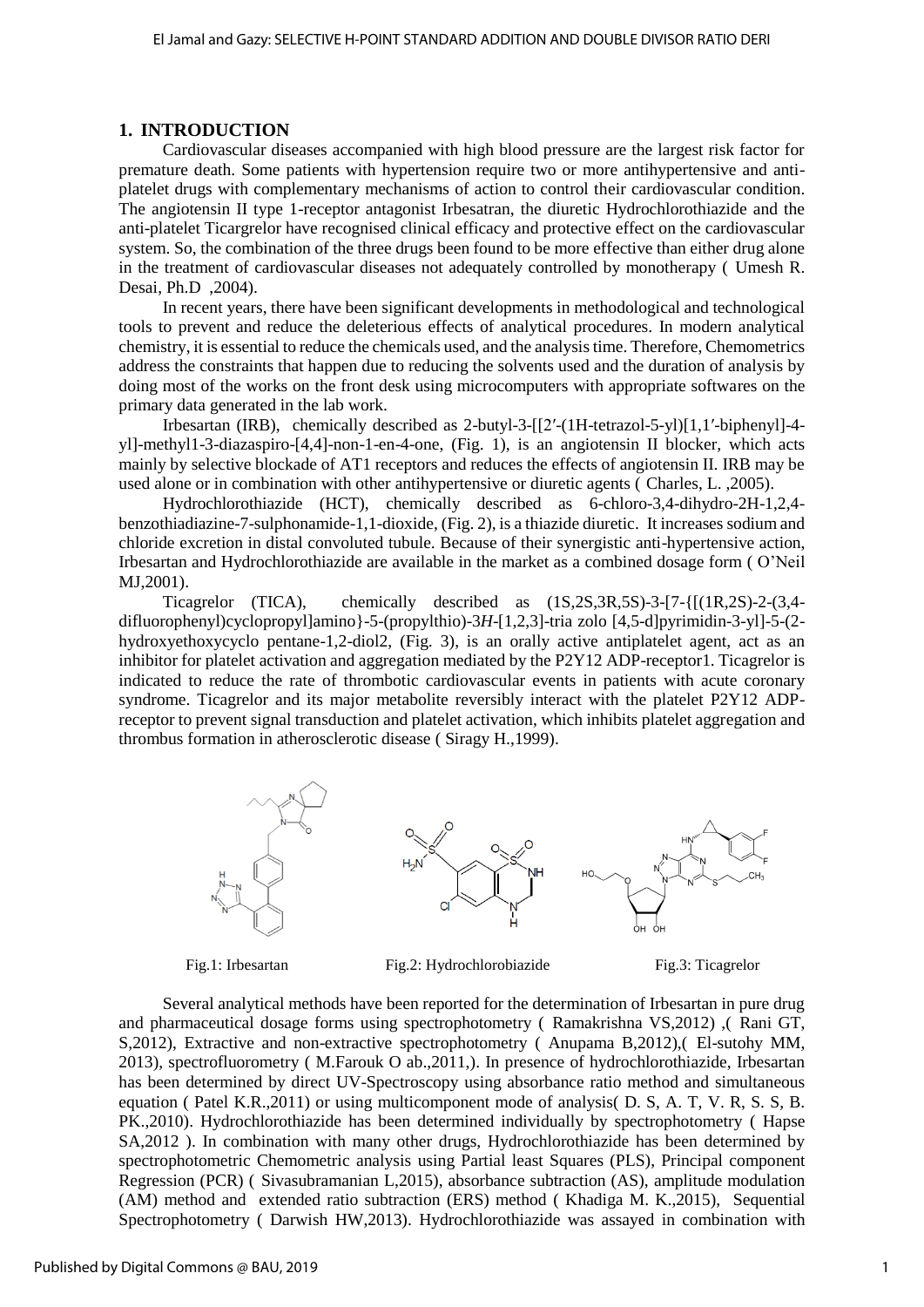valsartan ( Lakshmi KS,2011) form one side and Irbesaratan and Telmisartan from the other side by the use of H-point standard addition( Sivasubramanian L,2014). Ticagrelor has been assayed by spectrophotometry ( Pandya D,2016).

In this work, green analytical spectrophotometric chemometric assisted methods, are developed for the analysis of IRB, TICA and HCT in synthetic mixture. The suggested Chemometric assisted methods are able to resolve the overlapped spectra. The chemometric assisted methods were validated according to ICH guide lines ( ICH,1996) . The results obtained were compared to a reference RP-HPLC method.

# **2. MATERIALS AND METHODS**

# **2.1. Apparatus**

The spectrophotometric measurements were carried out on a Jasco V-530 double beam UV-Vis Spectrophotometer connected to a computer loaded with Jasco UVPC software and HP Deskjet 5652 printer. The spectrophotometer is supported with Jasco Spectra Manager software for GULLIVER Ver. 1.53. The absorption spectra were recorded using 1 cm quartz cells.

#### **2.2. Materials and Reagents**

Ticagrelor (supplied by Omnipharma, Astrazenica, Lebanon), Irbesartan and Hydrochlorothiazide (from Algorithm, Lebanon) were used as working standards. Methanol (SIGMA-ALDRICH CHROMASOLV® FOR HPLC>99.9%).

# **2.3. Standard Stock Solutions**

Standard solutions of TICA (1000  $\mu$ g.mL<sup>-1</sup>), IRB (100  $\mu$ g.mL<sup>-1</sup>) and HCT (400  $\mu$ g.mL<sup>-1</sup>), were prepared separately in methanol.

# **2.4. Working Standard Solutions**

The standard stock solutions were separately diluted with methanol to prepare working standards having the concentration of 100  $\mu$ g.mL<sup>-1</sup> TICA, 10  $\mu$ g.mL<sup>-1</sup> IRB and 40 $\mu$ g.mL<sup>-1</sup> HCT.

#### **2.5. Calibration Graphs:**

Into series of 10-mL measured flasks, volumes from working standard solutions of TICA, IRB or HCT were separately transferred and diluted with methanol to give the final concentrations stated in table 1.

#### **2.6. Synthetic Mixtures for D1, D2, or DDRD:**

Six validation synthetic mixtures were prepared by mixing appropriate volumes of the working standard solutions of TICA, IRB and HCT and diluting to volume with methanol. The combination of TICA, IRB and HCT are illustrated in table 5.

The absorbance values for each solution of the calibration graph and the prepared synthetic mixtures at 1-nm intervals in the wavelength range 200-300 nm, were recorded.

#### **2.7. Synthetic Mixtures for HPSAM**

Accurate volumes each of TICA, IRB and HCT working standard solutions were transferred into 10-ml volumetric flasks and diluted to the volume with methanol to prepare a synthetic mixture containing 25  $\mu$ g.mL<sup>-1</sup>TICA, 8  $\mu$ g.mL<sup>-1</sup>HCT and 1  $\mu$ g.mL<sup>-1</sup> IRB. A portion of the solution was transferred into a quartz cell to measure its absorbance at appropriate wavelengths.

#### **For IRB determination**

To the above-prepared mixture, standard addition of 0-2  $\mu$ g.mL<sup>-1</sup> IRB (at 0.5  $\mu$ g.mL<sup>-1</sup> interval) is performed. For each of the prepared mixture the absorbance values were recorded at 214 and 228 nm.

#### **For TICA determination**

To the above-prepared mixture, standard addition of  $0-20 \mu$ g.mL<sup>-1</sup> TICA (at  $5\mu$ g.mL<sup>-1</sup> interval) is performed. For each of the prepared mixture the absorbance values were recorded at 215 and 257 nm.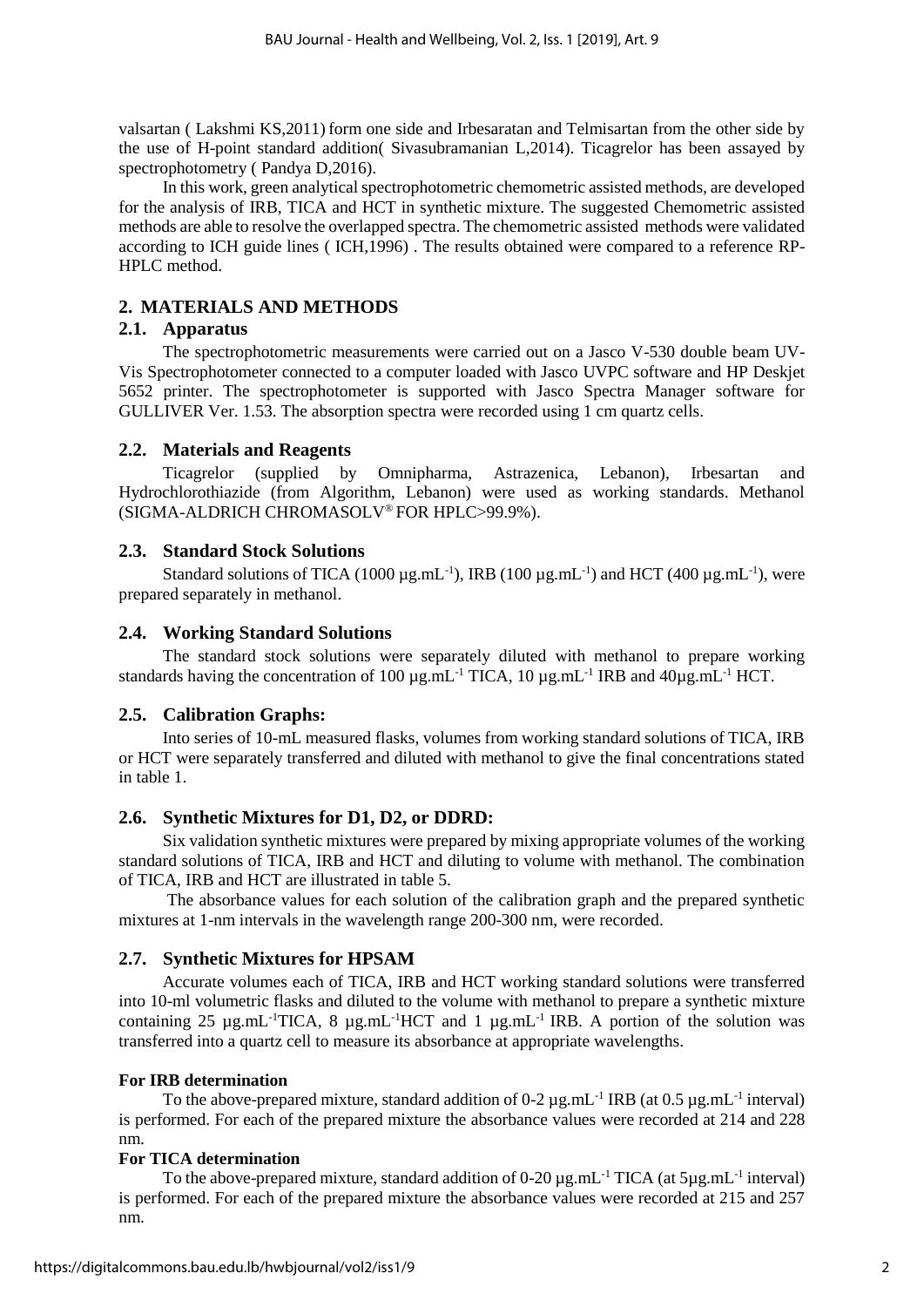#### **For HCT determination**

To the above-prepared mixture, standard addition of 0-8  $\mu$ g.mL<sup>-1</sup> HCT (at 2 $\mu$ g.mL<sup>-1</sup> interval) is performed. For each of the prepared mixture the absorbance values were recorded at 205 and 215 nm.

Regression equations of the signals obtained (whether Absorbance values or the ratios calculated) versus the standard concentration of analyte added, are derived to quantify each of the studied drugs in their ternary mixture.

# **3. RESULTS AND DISCUSSION**

**Spectral characteristics**: Quantitative spectrophotometry has been greatly improved by the use of novel chemometric methods since one of the main drawbacks of spectrophotometric methods for simultaneous determination of drug mixtures is the high degree of spectral overlapping. Fig.4. shows the extensive overlapping between spectra of TICA, IRB and HCT. The developed Chemometric assisted methods have the ability to quantify each of the drug in their ternary mixture.



Fig.4: Absorption curves of 1  $\mu$ g.mL<sup>-1</sup> IRB in methanol, 8  $\mu$ g.mL<sup>-1</sup> of HCT, 25  $\mu$ g.mL<sup>-1</sup> TICA in methanol and their mixture.

Different Chemometric methods including: H-point Standard Addition Method (HPSAM), Double Divisor Ratio Derivative (DDRD), First Derivative ( $D_1$ ) and Second Derivative ( $D_2$ ) were applied and validated.

#### **3.1. First-Derivative Spectrophotometric Method (D1-method)**

The  $D_1$  spectra of TICA, IRB or HCT in presence of each other were derived at 4-nm intervals, over the wavelength range 200-300 nm. The D<sub>1</sub> value of TICA at 244 nm, IRB at 268 nm and HCT at 228 nm could be applied to determine the concentration of each drug in presence of the two other interfering drugs, where at the stated wavelength values,  $D_1$  spectrum of interfering drugs exhibit a zero crossing.

#### **3.2. Second-Derivative Spectrophotometric Method (D2-method)**

The  $D_2$  spectra of TICA, IRB or HCT in presence of each other were derived at 4-nm intervals, over the wavelength range 200-300 nm. The  $D_2$  value of TICA at 248 nm, that of IRB at 212 nm and finally that of HCT at 228 nm could be applied to determine the concentration of each drug in presence of the two other interfering drugs, where at the stated wavelength values,  $D<sub>2</sub>$  spectrum of interfering drugs exhibit a zero crossing. Both  $D_1$  and  $D_2$  gave high percentage recoveries indicating their inability to resolve the studied mixture and to quantify each of TICA, IRB or HCT in presence of each other.

# **3.3. Double Divisor Ratio Derivative Method (DDRD-method)** ( Rachana V.,2014)

This method depends on using signals of the double divisor ratio spectra and deriving their first derivative. So to calculate the signals of double divisor ratios: spectra of 25 μg.mL<sup>-1</sup>TICA were divided by that of a mixture of 2  $\mu$ g.mL<sup>-1</sup> IRB + 6  $\mu$ g.mL<sup>-1</sup>HCT, spectra of 3  $\mu$ g.mL<sup>-1</sup> IRB were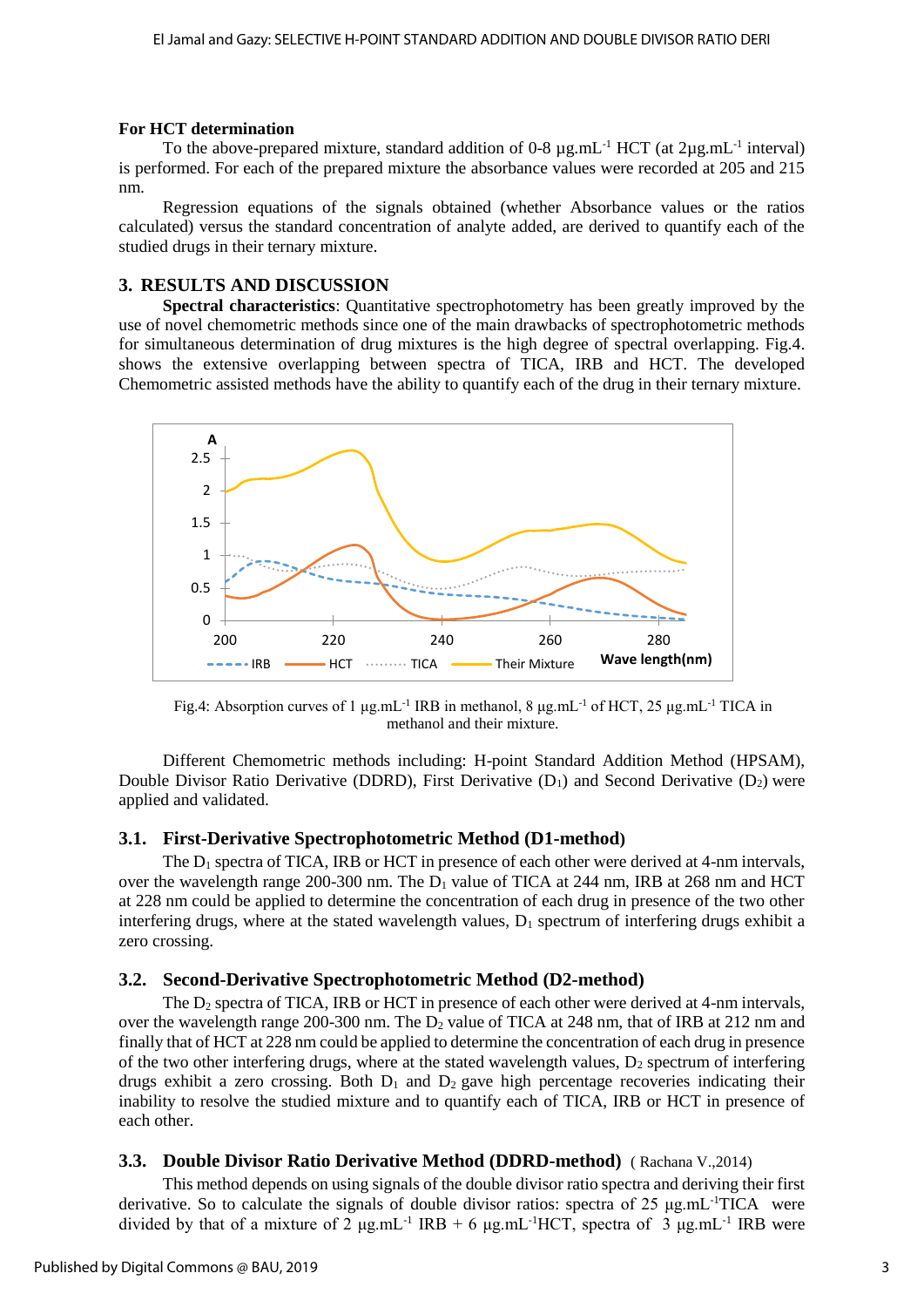divided by 8 μg.mL<sup>-1</sup> HCT + 20 μg.mL<sup>-1</sup>. Spectra of 10 μg.mL<sup>-1</sup> HCT were divided by 2 μg.mL<sup>-1</sup> IRB + 20 μg.mL<sup>-1</sup>. The obtained signals were used to derive the DDRD spectra for TICA, IRB and HCT (Fig. 5, 6 and 7, respectively). The influence of different parameters was studied to optimize the signal of the derivative ratio spectra, i.e. to give good selectivity and high sensitivity in the determination. The influence of  $\Delta\lambda$  was tested to obtain the optimum wavelength intervals. The  $\Delta\lambda$  value affects both, shape and position of peaks of the analyzed compounds as well as the position of the zerocrossing points of interfering compounds in the synthetic mixtures. Divisor concentration is mainly reflected to sensitivity, while the effect of  $\Delta\lambda$  is affecting the resolution and thereby increasing selectivity. Other  $\Delta\lambda$ -values give poor resolution. The DDRD spectra were calculated at  $\Delta\lambda = 4$  nm. The concentration of TICA, IRB were determined by measuring the DDRD values at 244 nm for TICA (Fig. 5), at 268 nm for IRB (Fig. 6), whereas HCT concentration was determined at 248 nm (Fig. 7). Compared to  $D_1$  and  $D_2$  methods, better percentage recoveries were obtained indicating the ability of the DDRD method to correct the interferences and determining each of TICA, IRB and HCT in their ternary mixture.



Fig.5**:** DDRD spectra of 25 μg.mL-1 TICA in methanol, 2 μg.mL-1 IRB + 6 μg.mL-1 HCT in methanol and their mixture.



Fig.6: DDRD spectra of 3  $\mu$ g.mL<sup>-1</sup> IRB in methanol, 8  $\mu$ g.mL<sup>-1</sup> HCT + 20  $\mu$ g.mL<sup>-1</sup> TICA in methanol and their mixture.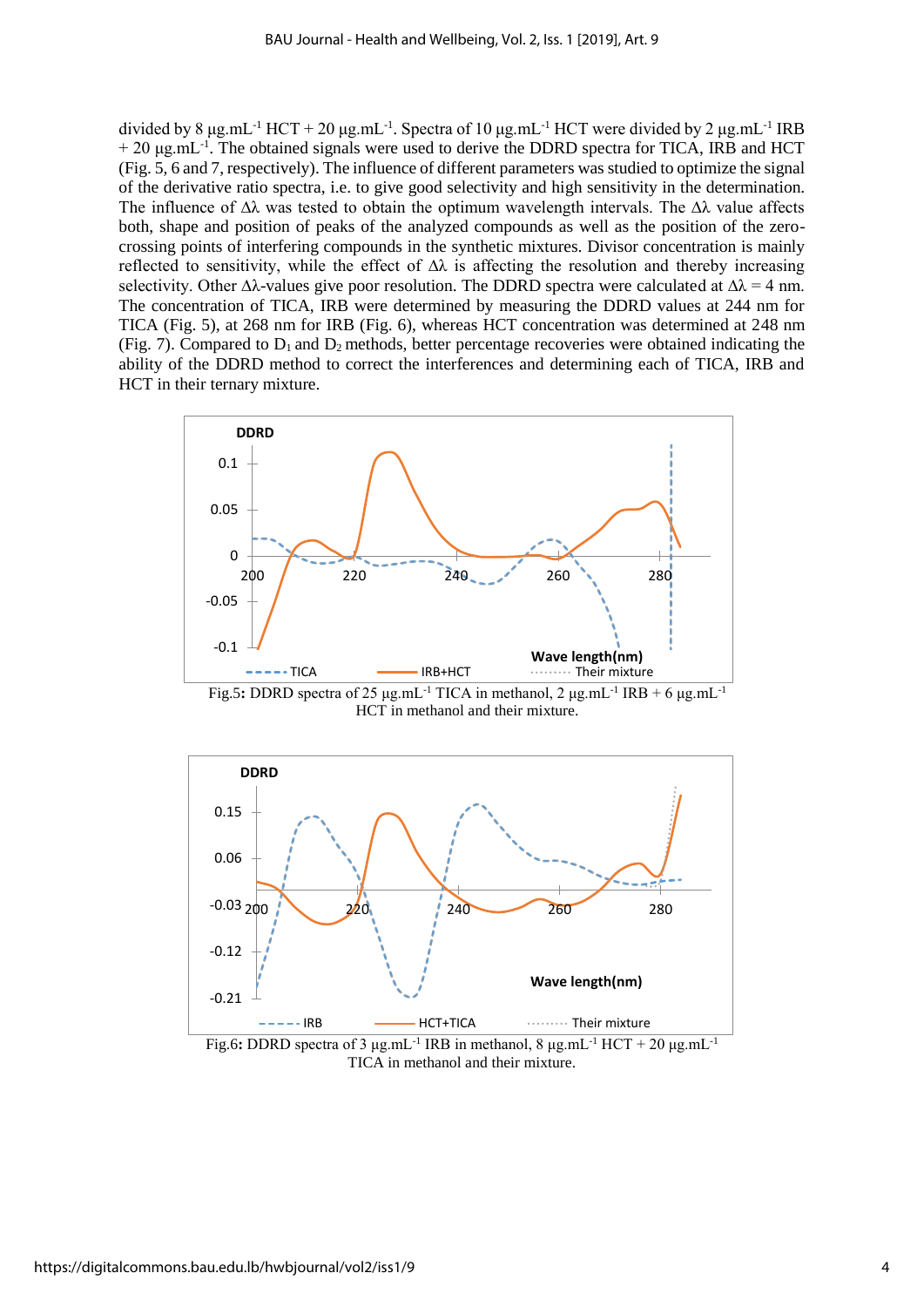

methanol and their mixture.

#### **3.4. H-point Standard Addition Method (HPSAM)**

H-point standard addition method (HPSAM) is a simple two variable Chemometric technique. It permits both proportional and constant errors produced by the matrix of the sample to be corrected directly. HPSAM allows the determination of the concentration of analyte in the presence of a direct interference and even the concentration of interference can be determined. The requirements for the application of HPSAM is the choice of two wavelengths ( $\lambda_1$  and  $\lambda_2$ ), where at  $\lambda_1$  both analytes have the same analytical signal (Absorbance or any other related signal), however at  $\lambda_2$  the value of the analytical signal, of the analyte, that will be determined differs significantly. By plotting the analytical signals versus added analyte concentration, two straight lines are obtained that have a common point with coordinates H ( $-C_H$ ,  $S_H$ ). Where  $-C_H$  is the unknown analyte concentration and  $S_H$  is the analytical signal due to the interferent species, from  $S_H$  can conclude the concentration of the other drug in the mixture. To demonstrate the analytical applicability HPSAM for the assay of the studied ternary mixture, the absorption spectra of pure solutions of 1  $\mu$ g.mL<sup>-1</sup> IRB, 8  $\mu$ g.mL<sup>-1</sup> HCT and 25 µg.mL-1 TICA were recorded separately between 200 and 300 nm. The spectral overlapping in Fig. 4, allows the selection of  $\lambda_1$  and  $\lambda_2$  that are necessary for the application of HPSAM. As shown in Fig. 4; the same absorbance value is exhibited by all the three analyte at 214 nm, and by HCT and TICA at 228 nm. The A value of IRB at 228 nm differs, allowing its determination using HPSAM in presence of TICA and HCT.

**IRB determination:** IRB is considered as analyte, HCT and TICA are considered as interferences. The A values of the ternary mixture  $(1 \mu g.mL^{-1} \text{ IRB} + 8 \mu g.mL^{-1} \text{ HCT} + 25 \mu g.mL^{-1} \text{ }^2)$ TICA) after standard addition of IRB (0, 0.5, 1, 1.5 µg.mL-1) are recorded at 214 and 228 nm. The obtained A values are treated mathematically and graphically to extract the concentration of IRB from the mixture.

**By applying the mathematical method**, regression equations (equations 7, 8 and 9) of absorbance values of the prepared mixtures (after standard addition of IRB) versus concentration of IRB added, were derived at 214 and 228 nm, and concentration of IRB could be calculated.

At 214 nm:  $A_1 = a_1 + b_1C$  ……... (7) At 228 nm:  $A_2 = a_2 + b_2C$  ……. (8)  $-C_{IRB} = (A_2-A_1) / (b_1-b_2); \dots (9); \quad C_{IRB} = 0.982 \text{ µg.mL}^{-1}$ %  $RSD = 98.2%$ Where, -CIRB is the concentration of IRB in the original mixture

 $A_2$ ,  $A_1$  are the absorbance of the mixture at  $\lambda_1$  and  $\lambda_2$  before any addition.

 $b_1$ ,  $b_2$  are the slopes of the regression equations at 214 and 228 nm, respectively.

In Fig. 6, **the graphical method** is shown (H-point standard addition plot). By plotting the analytical signals (A values of the prepared mixtures after standard addition) versus the added analyte concentrations, at 214 and 228 nm, two straight lines are obtained that have a common point with coordinates H (−*C*H, *S*H).The coordination of the H-point at X-axis is equal to the concentration of IRB  $(-C_H)$  in the original ternary mixture before any addition, however the coordination of the H-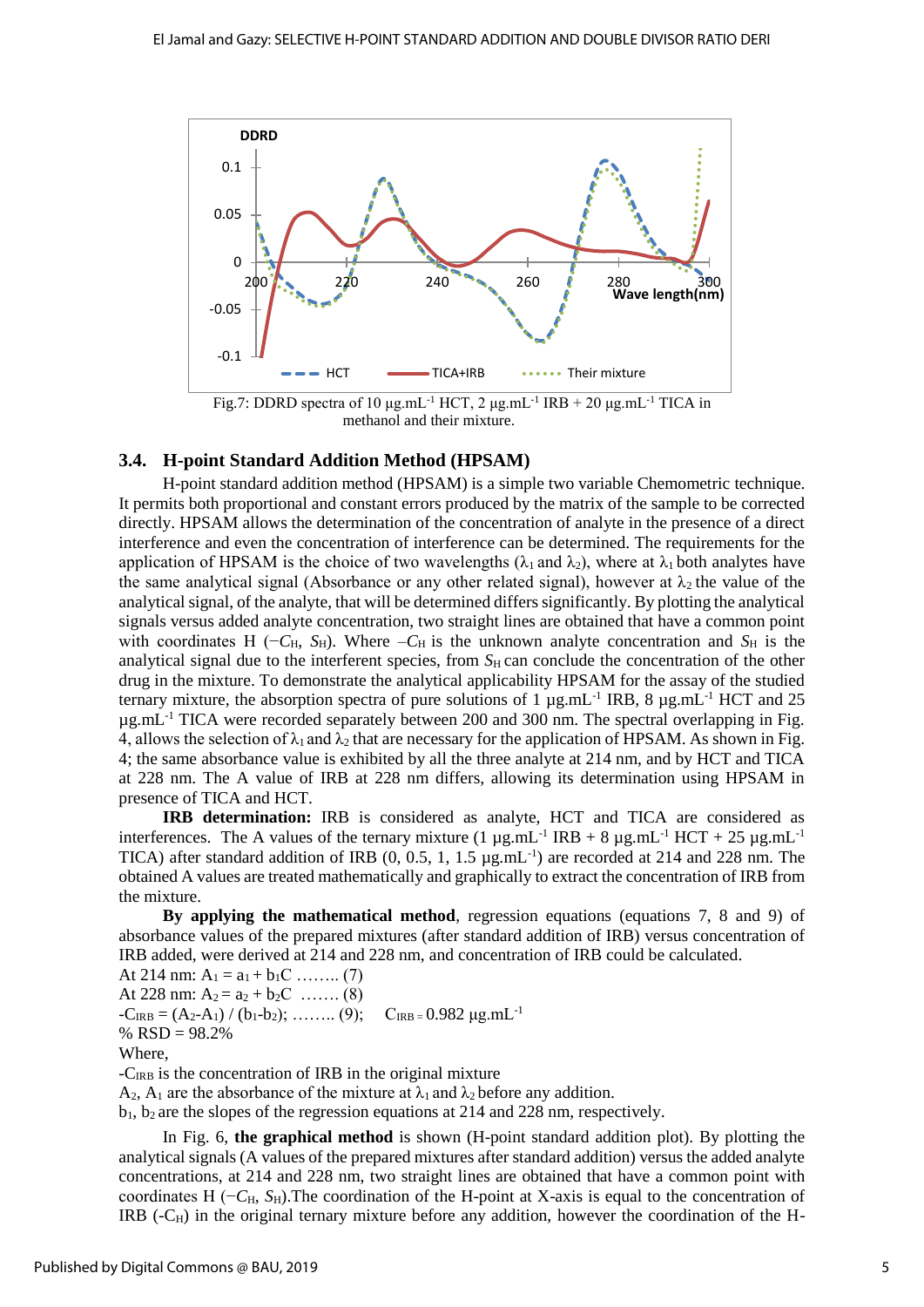point on the Y-axis  $(S_H)$  is equal the absorbance of the interfering substances (TICA and HCT) in the ternary mixture.  $S_H$  (that refers to the summation of A values of TICA and HCT) could not be used to quantify TICA or HCT, individually, since the obtained signal is the summation of the absorbance values of both interfering substances.

To be able to quantify TICA or HCT, in their triple mixture, using HPSAM, the interfering effect of IRB should be cancelled, so that the obtained treated ratios will be equivalent to the concentration of TICA and HCT in the mixture. By dividing the absorption spectra of TICA, HCT and the studied mixture by the absorption spectra of IRB (Fig. 7), the interfering effect of IRB will be removed. HPSAM will then be applied on the ratio spectra and the concentration of the two other analyte (TICA and HCT) could be quantified. TICA and HCT were determined using two pairs of wavelength, where at each pair one drug is considered as the anlyte and the other is considered as the interfering substance, and vice versa.

**Determination of TICA**: The spectra of the ternary mixtures  $(1 \mu g.mL^{-1} \text{IRB}, 8 \mu g.mL^{-1} \text{HCT})$ and 25  $\mu$ g.mL<sup>-1</sup> TICA) after standard addition of 0, 5, 10, 15, 20  $\mu$ g.mL<sup>-1</sup> of TICA are divided by the spectra 1  $\mu$ g.mL<sup>-1</sup> IRB. TICA (as analyte) is determined in presence of HCT at 215 and 257 nm where at those  $\lambda$  pair, both analyte exhibit the same ratio signal value, however at 257 nm the signal ratio value related to TICA differs significantly allowing its determination. The regression equations of the ratio signals of the mixtures (after standard addition of TICA) versus concentrations of TICA added at the two different λs were calculated, and the regression lines were plotted. Concentration of TICA is then determined by two methods, mathematical (equations10, 11 and 12) and graphical (Fig. 8), respectively.

At 215 nm:  $R_1 = 3.142 + 0.0424$  C …….. (10) At 257 nm:  $R_2 = 4.790 + 0.110 \text{ C}$  …..... (11)  $-C_{TICA} = (A_2 - A_1) / (b_1 - b_2);$  ………… (12);  $C_{TICA} = 24.26 \text{ µg.mL}^{-1}$ % RSD = 97.44%

Where,  $-C_{TICA}$  is the concentration of TICA in the original mixture

 $R_1$ ,  $R_2$  are the ratio signals of the mixture at  $\lambda_1$  and  $\lambda_2$  before any addition.

 $b_1$ ,  $b_2$  are the slopes of the regression equations at 215 and 257 nm, respectively.

The ratio signal of HCT (considered as interference) could be calculated using equations 10 and 11, but  $S_H$  value refers to the ratio spectra signal of both (HCT+IRB).

So,  $S_H = (A_{HCT}/A_{IRB}) + (A_{IRB}/A_{IRB})$ ; then  $S_H = (A_{HCT}/A_{IRB}) + \text{cst}$ ; thus  $(A_{HCT}/A_{IRB}) = S_H - \text{cst}$ 

At 215 nm %  $RSD_{HCT} = 97.6%$ 

At 257 nm %  $RSD_{HCT} = 97.82%$ 

**Determination of HCT**: The spectra of the ternary mixtures  $(1 \mu g.mL^{-1} \text{IRB}, 8 \mu g.mL^{-1} \text{HCT})$ and 25  $\mu$ g.mL<sup>-1</sup> TICA) after standard addition of 0, 2, 4, 6, 8  $\mu$ g.mL<sup>-1</sup> of HCT are divided by the spectra 1 µg.mL<sup>-1</sup> IRB. **HCT** (as analyte) is determined in the presence of TICA at 205 and 215 nm (Fig. 7), where at 215 nm both analyte exhibit the same ratio signal value, however at 205 nm the signal ratio value related to HCT differs significantly allowing its determination. The regression equations of the ratio signals of the mixtures (after standard addition of HCT) versus concentrations of HCT added at the two different λs were calculated, and the regression lines were plotted. The regression equations of the ratio signals of the mixtures ( after standard addition of HCT) versus the concentrations of HCT added at the two different λs were calculated, and the regression lines were plotted enabling the determination of the concentration of HCT by two methods, mathematical (equations 11 and 12) and graphical (Fig. 9), respectively.

At 205 nm:  $R_1 = 2.45 + 0.050C$  ......... (11)

At 215 nm:  $R_2 = 3.14 + 0.135C$  ......... (12)

 $-C$   $_{HCT} = (A_2-A_1) / (b_1-b_2)$ ;  $C$   $_{TICA} = 8.14 \mu g.mL^{-1}$ 

$$
\% RSD = 101.76\%
$$

Where,  $-C_{HCT}$  is the concentration of HCT in the original mixture

R<sub>1</sub>, R<sub>2</sub> are the ratio signals of the mixture at  $\lambda_1$  and  $\lambda_2$  before any addition.

 $b_1$ ,  $b_2$  are the slopes of the regression equations at 205 and 215 nm, respectively.

The ratio signal of TICA (considered as interference) could be calculated using equations 11 and 12, but  $S_H$  value refers to the ratio spectra signal of both (TICA + IRB).

So,  $S_H = (A_{TICA}/A_{IRB}) + (A_{IRB}/A_{IRB})$ ; then  $S_H = (A_{TICA}/A_{IRB}) + \text{cst}$ ; thus  $(A_{TICA}/A_{IRB}) = S_H - \text{cst}$ At 205 nm % RSD  $_{\text{TICA}}$  = 100.43 %

At 215 nm % RSD  $_{\text{TICA}}$  = 99.43%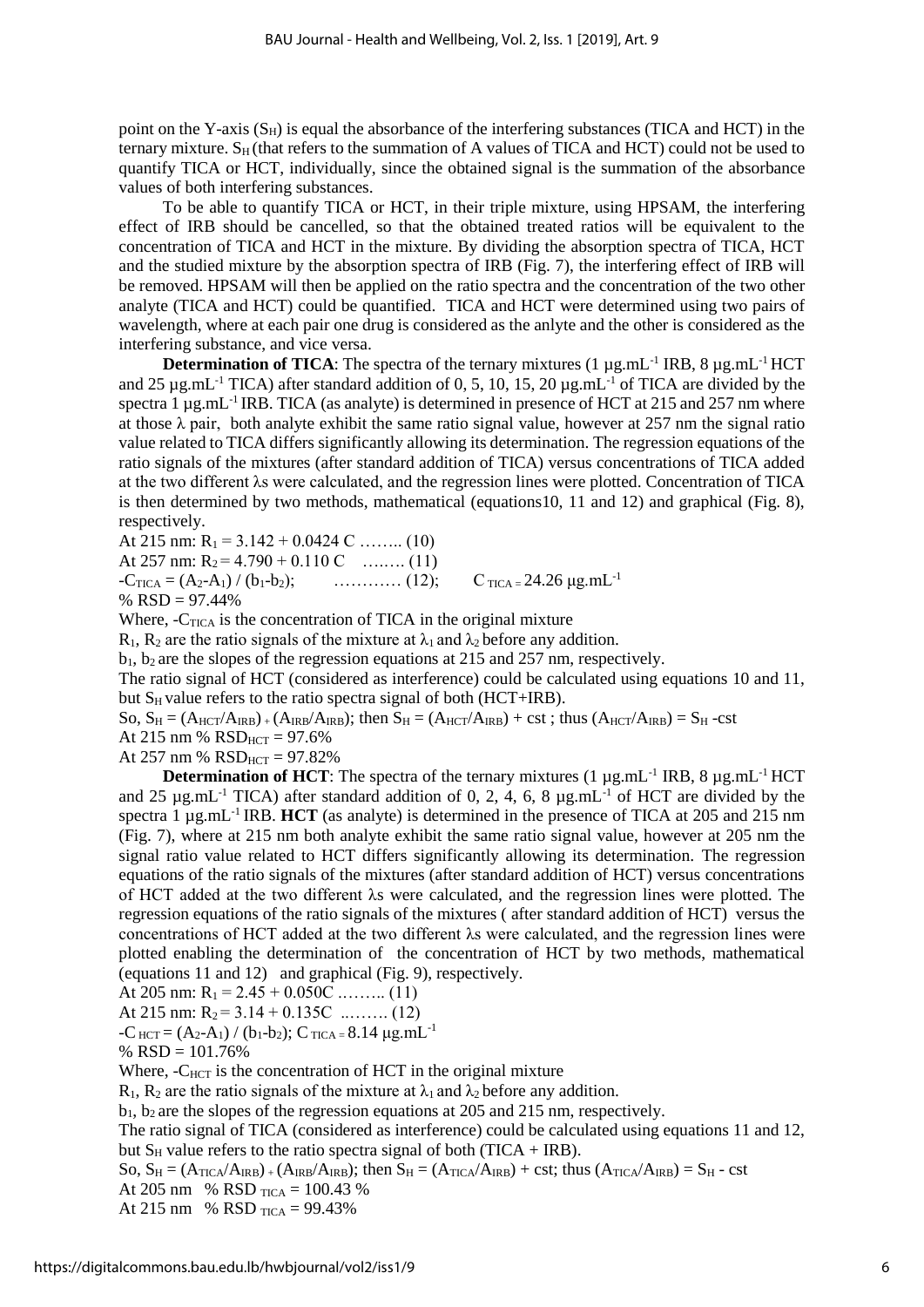

Fig. 8: H-point standard addition plot constructed at wavelength pair of 214 and 228 nm, for 1 µg.mL-1 IRB, 8  $\mu$ g.mL<sup>-1</sup> HCT and 25  $\mu$ g.mL<sup>-1</sup> TICA after standard addition of 0, 0.5, 1, 1.5  $\mu$ g.mL<sup>-1</sup> of IRB.



Fig. 7: The spectra of 8  $\mu$ g.mL<sup>-1</sup> HCT, 25  $\mu$ g.mL<sup>-1</sup> TICA and their mixture, divided by the spectra of 1  $\mu$ g.mL<sup>-1</sup>  $1$  IRB.





Fig.8: H-point standard addition plot constructed at wavelength pair of 215 and 257 nm, for 8  $\mu$ g.mL<sup>-1</sup> HCT and  $25 \mu g.mL^{-1}$  TICA after standard addition of 0, 0.5, 1, 1.5  $\mu$ g.mL<sup>-1</sup> of TICA, over 1  $\mu$ g.mL<sup>-1</sup> IRB.

Fig. 9: H-point standard addition plot constructed at wavelength pair of 205 and 215 nm, For 8  $\mu$ g.mL<sup>-1</sup> HCT and  $25 \mu$ g.mL<sup>-1</sup> TICA after standard addition of 0, 2, 4, 6 and 8  $\mu$ g.mL<sup>-1</sup> of HCT, over 1  $\mu$ g.mL<sup>-1</sup> IRB.

# **4. METHOD VALIDATION AND STATISTICAL ANALYSIS** ( Mileer JCM.,2005) The proposed methods were validated according to ICH guidelines. The validation parameters included: linearity, limits of detection and quantification, accuracy, precision and specificity. The applied analytical methods are able to quantify the studied drugs in their triple mixture.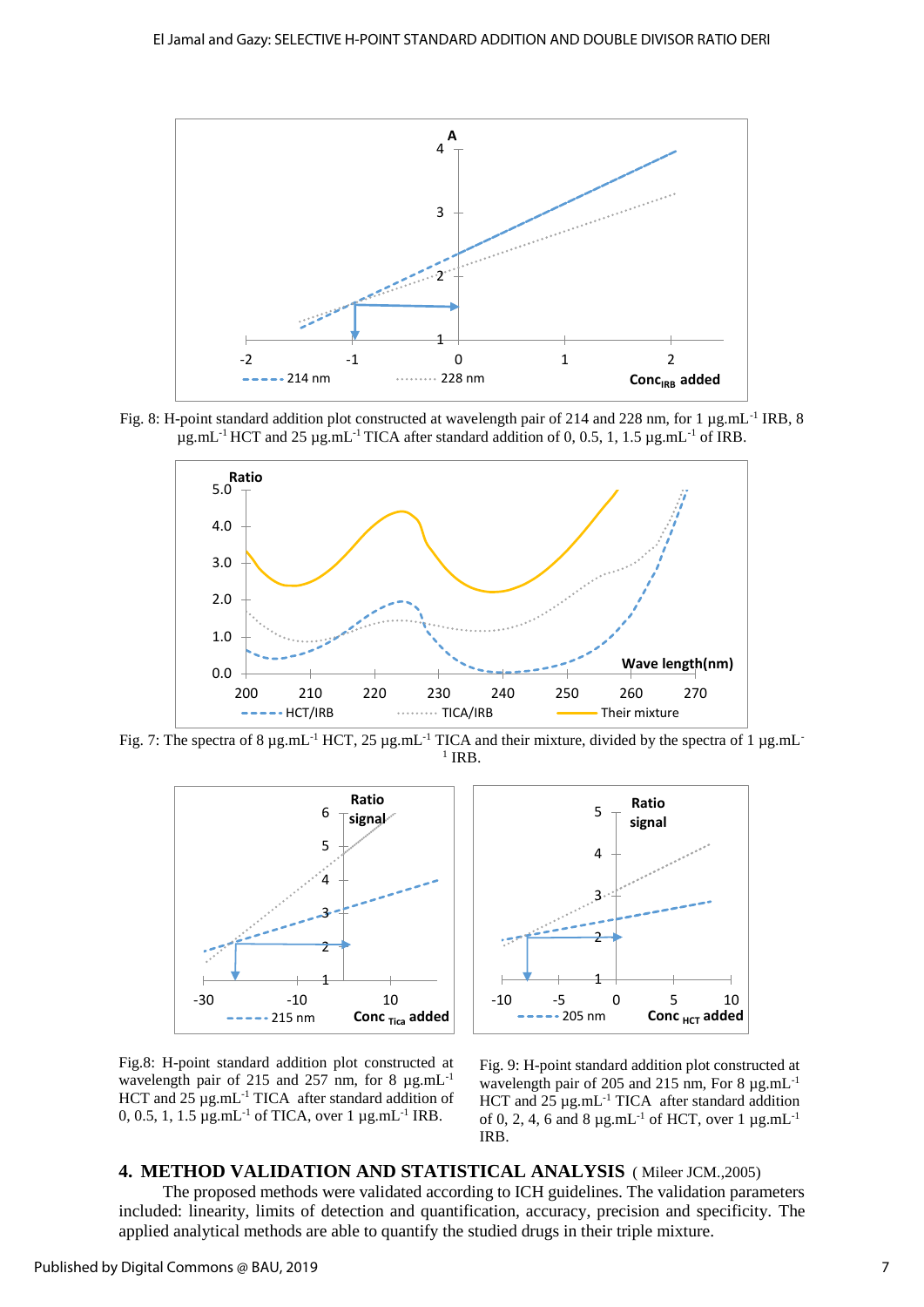#### **4.1. Linearity and Concentration Ranges**

Under the described experimental conditions, the graphs obtained by plotting the signals of the proposed methods versus concentration for TICA, IRB and HCT gave linear relationships over the concentration ranges stated in table 1. Linearity data and statistical parameters for the proposed methods were calculated, including linear regression equation parameters (intercepts, slopes, correlation coefficients, standard deviation of intercept and standard deviation of the slope (Table 1. Regression analysis confirmed good linearity as shown from correlation coefficient value (r> 0.999). The high F-value proved that the linear correlation between calculated signals (Chemometric methods) and concentrations in significant to a high level of confidence. The high values of the correlation coefficient (r) with negligible intercepts indicate the good linearity of the calibration graphs. Standard deviation of residuals  $(S_{y/x})$ , of intercept  $(S_a)$  and of slope  $(S_b)$  are presented for each drug.  $(S_{\nu/x})$  is a measure of the extent of deviation of the found (measured) y-values from the calculated ones. Also, the small degree of scatter of the experimental data point around the line of regressions was confirmed by the small values of the variances around the slopes  $(S_b^2)$ . The variance test for the regression lines revealed that, for equal degrees of freedom, the increase in the variance ratio (F-values) means an increase in the mean squares due to regression and a decrease in the mean squares due to residuals, (i.e the less is the scatter of experimental points around the regression line). Consequently, regression lines with high F-values (low significance F) are much better than those with lower ones. Good regression lines show high values for both r and F statistical parameters (P. and Berry G.,2001).

#### **4.2. Limit of Detection (LOD) and Limit of Qualification (LOQ)**

Limits of detection (LOD) and quantification (LOQ) were calculated according to the ICH guidelines. LOD was defined as 10  $S_a/b$ , where  $S_a$  is the standard deviation of the intercept and b is the slope of the calibration curve. The sensitivity of the proposed methods can be confirmed by the low LOD and LOQ values obtained in tables 1.

|                                  | <b>TICA</b>            |                        | <b>IRB</b>             |                        | <b>HCT</b>             |                        |
|----------------------------------|------------------------|------------------------|------------------------|------------------------|------------------------|------------------------|
| <b>Parameters</b>                | <b>DDRD</b>            | <b>HPSA</b>            | <b>DDRD</b>            | <b>HPSAM</b>           | <b>DDRD</b>            | <b>HPSAM</b>           |
| Conc. Range $(\mu g.mL^{-1})$    | $10-30$                | 25 <sup>a</sup>        | $1-3$                  | 1 <sup>b</sup>         | $4 - 10$               | 8 <sup>c</sup>         |
| $\lambda$ or $\lambda$ range(nm) | 244                    | 257                    | 268                    | 214                    | 252                    | 215                    |
| $\Delta\lambda$ (nm)             | $\overline{4}$         |                        | 4                      |                        | $\overline{4}$         |                        |
| r                                | 0.9994                 | 0.9995                 | 0.9999                 | 0.9999                 | 0.9996                 | 0.9994                 |
| $S_{y/x}$                        | $3.00 \times 10^{-9}$  | $1.73 \times 10^{-7}$  | $5.24 \times 10^{-7}$  | $1.60 \times 10^{-6}$  | $1.53 \times 10^{-35}$ | $1.17 \times 10^{-15}$ |
| $\mathbf{F}$                     | $528 \times 10^3$      | 52 x10 <sup>6</sup>    | 43096                  | 2904768                | $2.66 \times 10^{32}$  | $1.88 \times 10^5$     |
| <b>Significance F</b>            | $5.74 \times 10^{-9}$  | $5.74 \times 10^{-12}$ | $2.46 \times 10^{-7}$  | $4.45 \times 10^{-10}$ | $5.07 \times 10^{-49}$ | $2.71 \times 10^{-12}$ |
| a (intercept)                    | $0.14 \times 10^{-3}$  | 4.79                   | $0.61 \times 10^{-3}$  | 2.36                   | $-6.9 \times 10^{-18}$ | 3.14                   |
| <b>b</b> (slope)                 | $-0.14 \times 10^{-2}$ | 0.11                   | $0.54 \times 10^{-1}$  | 0.78                   | $5.82 \times 10^{-2}$  | 0.13                   |
| a                                | $0.64 \times 10^{-3}$  | $0.18 \times 10^{-3}$  | $0.561 \times 10^{-3}$ | $0.56 \times 10^{-3}$  | $2.37 \times 10^{-18}$ | $1.53 \times 10^{-11}$ |
| S <sub>b</sub>                   | $2.00 \times 10^{-5}$  | $1.52 \times 10^{-5}$  | $0.26 \times 10^{-3}$  | $0.46 \times 10^{-3}$  | $3.57 \times 10^{-19}$ | $3.12 \times 10^{-10}$ |
| $LOD$ ( $\mu$ g/mL)              | $-0.87 \times 10^{-2}$ | $0.51 \times 10^{-2}$  | $0.31 \times 10^{-1}$  | $0.21 \times 10^{-2}$  | $1.22 \times 10^{-15}$ | $3.39 \times 10^{-5}$  |
| $LOQ$ ( $\mu$ g/mL)              | $-0.29 \times 10^{-1}$ | $0.16 \times 10^{-1}$  | 0.10                   | $0.72 \times 10^{-2}$  | $4.06 \times 10^{-15}$ | $1.13 \times 10^{-2}$  |
| $a/S_a$                          | 3.29                   | 25761                  | 1.08                   | 4177                   | $-2.93$                | $2.05 \times 10^{1}$   |
| $(S_b)^2$                        | $4.00 \times 10^{-10}$ | $2.31 \times 10^{-10}$ | $6.99 \times 10^{-8}$  | $2.13 \times 10^{-7}$  | $1.27 \times 10^{-37}$ | $9.76 \times 10^{-4}$  |
| $S_b$ %                          | $4.00 \times 10^{-8}$  | $1.25 \times 10^{-3}$  | $6.99 \times 10^{-6}$  | $0.46 \times 10^{-1}$  | $3.57 \times 10^{-17}$ | 3.12 $x10^{-8}$        |

Table 1: statistical analysis of the regression equations of the applied Chemometric assisted method

 $a25 \mu$ g.mL<sup>-1</sup> TICA with standard addition of 0 - 20  $\mu$ g.mL<sup>-1</sup> TICA  $b_1 \mu$ g.mL<sup>-1</sup> IRB with standard addition of 0 - 2  $\mu$ g.mL<sup>-1</sup> IRB

 $\rm ^{c}8 \mu$ g.mL<sup>-1</sup> HCT with standard addition of 0 - 8  $\mu$ g.mL<sup>-1</sup> HCT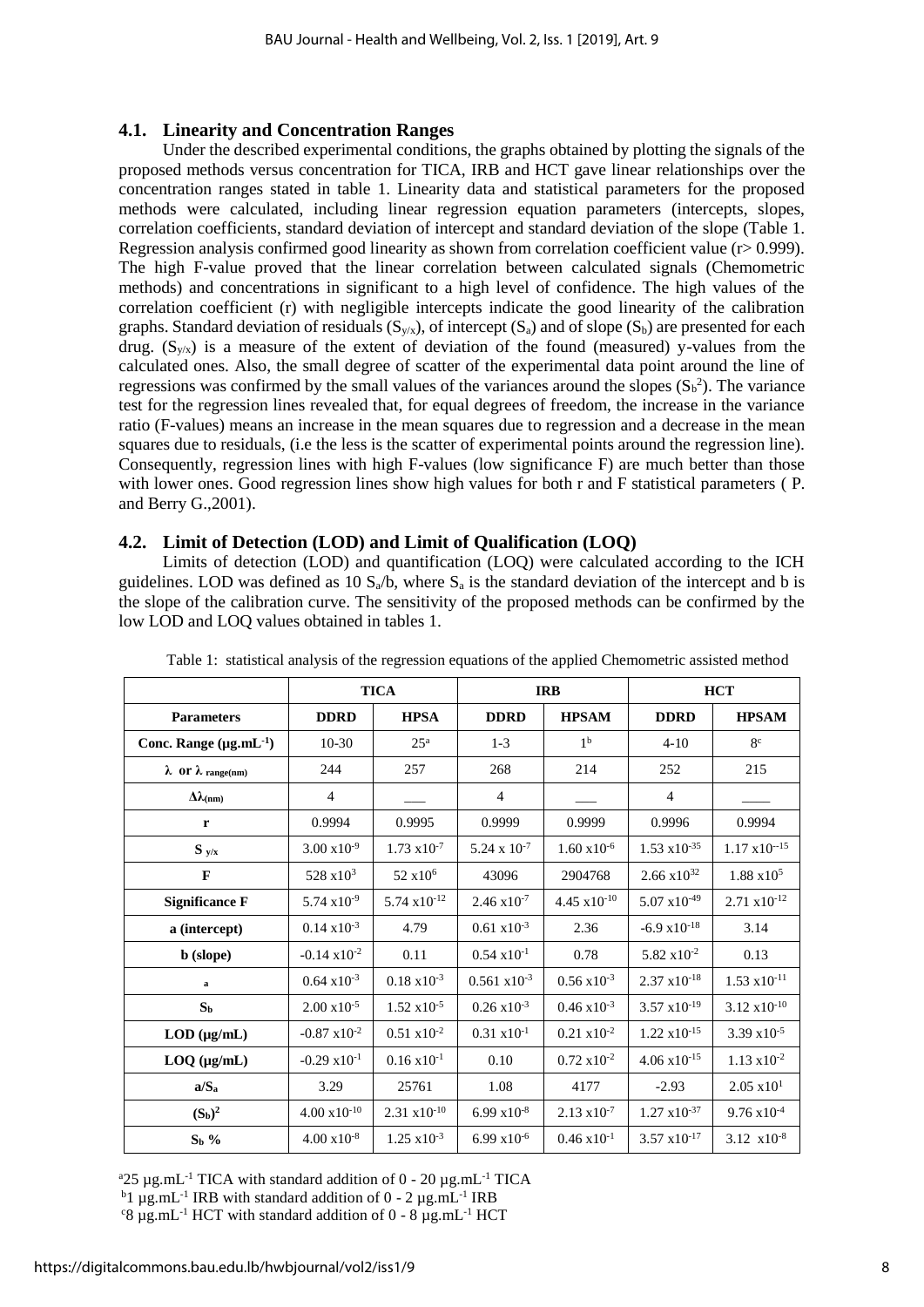# **4.3. Accuracy and Precision**

The applicability of the developed methods was tested by the analysis of TICA, IRB and HCT in several synthetic mixtures of different proportions. Good accuracy, expressed as percentage recovery and high precision, expressed as percentage RSD were obtained. The results, summarized in tables 2, 3, 4, 5 and 6 show that the % recovery values do not exceed the accepted limits, which demonstrate the accuracy and repeatability of the developed methods.

| <b>IRB</b> added<br>$\mu$ g.mL $^{-1}$ | IRB:HCT:TICA µg.mL <sup>-1</sup> | <b>IRB</b> found<br>$\mu$ g.mL $^{-1}$ | <b>IRB</b><br>% Recovery at 214 & 228 nm |
|----------------------------------------|----------------------------------|----------------------------------------|------------------------------------------|
| 0, 0.5, 0.6, 0.7, 0.8                  | 0.5:4:12.5                       | 0.5                                    | 100.00                                   |
| 0, 0.4, 0.5, 0.6, 0.7                  | 0.6:4.8:15                       | 0.59                                   | 98.41                                    |
| 0, 0.6, 0.7, 0.8, 0.9                  | 0.7:5.6:17.5                     | 0.713                                  | 101.87                                   |
| 0, 0.6, 0.7, 0.8, 0.9                  | 0.9:7.2:22.5                     | 0.905                                  | 100.66                                   |
| 0, 0.5, 1, 1.5, 2                      | 1: 8: 25                         | 0.986                                  | 98.62                                    |

 Table 2: Accuracy for the simultaneous determination of IRB in presence of HCT and TICA in laboratorymade mixtures using the proposed HPSA method.

 Table 3: Accuracy for the simultaneous determination of HCT or TICA in laboratory-made mixtures using the proposed HPSA method.

| <b>HCT</b> added<br>$\mu$ g.mL $^{-1}$ | IRB:HCT:TIC<br>$A \mu g.mL^{-1}$ | <b>HCT</b> found<br>$\mu$ g.mL $^{-1}$ | <b>HCT</b><br>% Recovery<br>at $205 \&$<br>$215 \text{ nm}$ | <b>TICA</b><br>% Recovery<br>at $205 \text{ nm}$ | <b>TICA</b><br>% Recovery<br>at $215 \text{ nm}$ |
|----------------------------------------|----------------------------------|----------------------------------------|-------------------------------------------------------------|--------------------------------------------------|--------------------------------------------------|
| 0, 1, 2, 3, 4                          | 0.5:4:12.5                       | 0.5                                    | 100.00                                                      | 99.02                                            | 97.88                                            |
| 0, 2, 3, 4, 5                          | 0.6: 4.8: 15                     | 0.59                                   | 98.41                                                       | 99.33                                            | 79.85                                            |
| 0, 3, 4, 5, 6                          | 0.9:7.2:22.5                     | 0.713                                  | 101.87                                                      | 99.04                                            | 97.97                                            |
| 0, 4, 5, 6, 7                          | 0.9:7.2:22.5                     | 0.905                                  | 100.66                                                      | 99.11                                            | 97.91                                            |
| 0, 2, 4, 6, 8                          | 1:8:25                           | 8.14                                   | 101.75                                                      | 99.85                                            | 98.31                                            |

Table 4: Accuracy for the simultaneous determination of TICA or HCT in laboratory-made mixtures using the proposed HPSA method.

| <b>TICA</b><br>added<br>$\mu$ g.mL $^{-1}$ | <b>IRB:HCT:TI</b><br>$CA \mu g.mL^{-1}$ | <b>TICA</b> found<br>$\mu$ g.mL $^{-1}$ | <b>TICA</b><br>% Recovery<br>at 215 & 257<br>nm | <b>HCT</b><br>% Recovery<br>at $215 \text{ nm}$ | <b>HCT</b><br>$%$ Recov<br>ery at<br>257 nm |
|--------------------------------------------|-----------------------------------------|-----------------------------------------|-------------------------------------------------|-------------------------------------------------|---------------------------------------------|
| 0, 4, 8, 12, 16                            | 0.5:4:12.5                              | 12.36                                   | 98.91                                           | 103.28                                          | 106.56                                      |
| 0, 8, 12, 16, 20                           | 0.6: 4.8: 15                            | 14.85                                   | 98.99                                           | 100.97                                          | 102.57                                      |
| 0, 12, 16, 18, 22                          | 0.9:7.2:22.5                            | 17.40                                   | 99.55                                           | 106.03                                          | 102.03                                      |
| 0, 18, 20, 22, 24                          | 0.9:7.2:22.5                            | 22.5                                    | 100.06                                          | 102.08                                          | 104.90                                      |
| 0, 5, 10, 15, 20                           | 1:8:25                                  | 20                                      | 96.94                                           | 102.77                                          | 109.00                                      |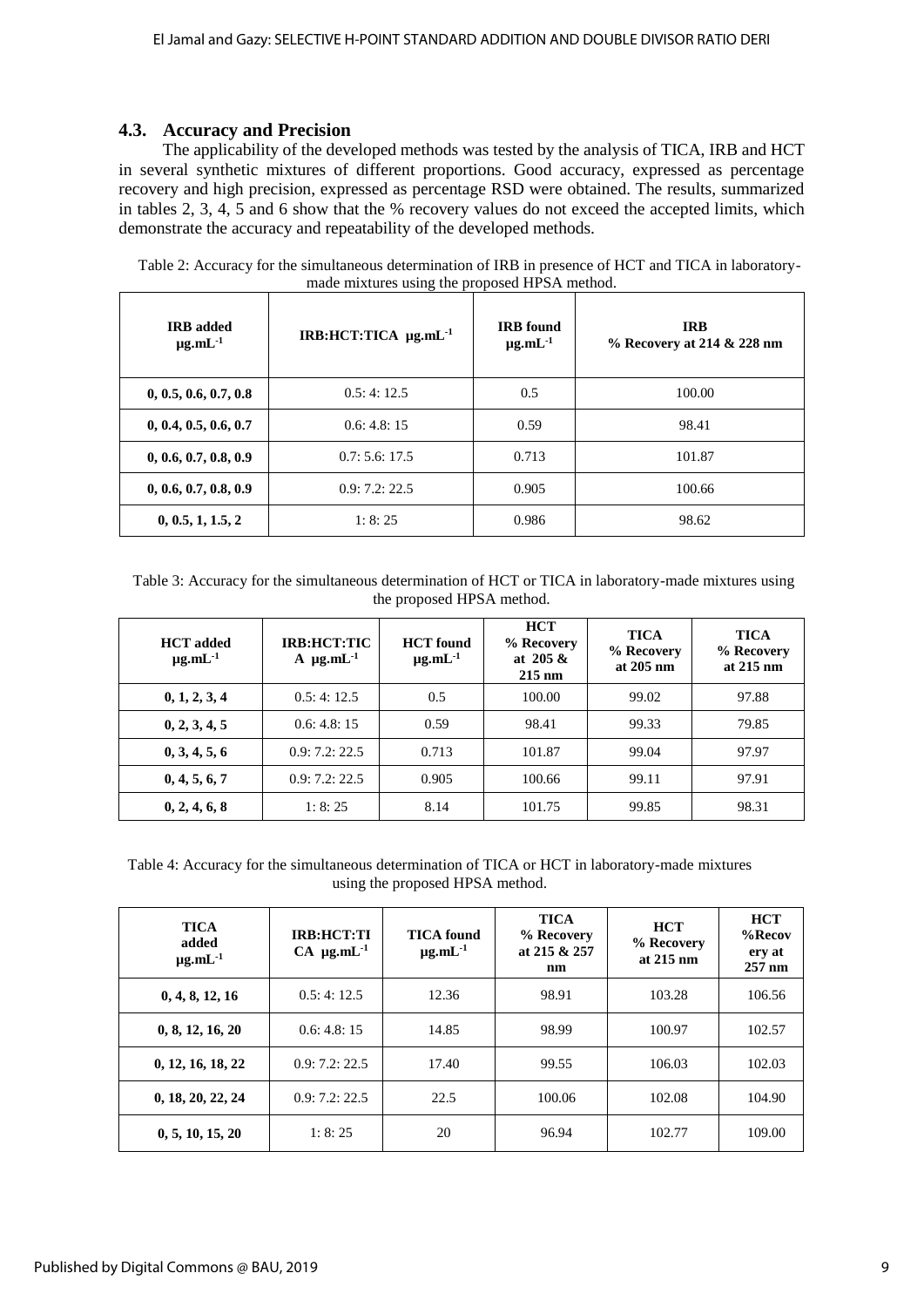| <b>TICA: IRB:HCT</b><br>$\mu$ g.mL $^{-1}$ | <b>Mean Recovery</b> $\pm$ SD <sup>a</sup><br>$RSD\%b$<br>$Er\%^c$ |                   |                   |  |  |
|--------------------------------------------|--------------------------------------------------------------------|-------------------|-------------------|--|--|
|                                            | $D_1$                                                              | $\mathbf{D}_2$    | <b>DDRD</b>       |  |  |
|                                            | $93.00 \pm 0.92$                                                   | $90.53 \pm 1.59$  | $100.00 \pm 0.86$ |  |  |
| 10:1:10                                    | 0.98                                                               | 1.75              | 0.86              |  |  |
|                                            | $-7.00$                                                            | $-9.47$           | 0.00              |  |  |
|                                            | $92.36 \pm 1.25$                                                   | $95.83 \pm 0.56$  | $100.79 \pm 0.34$ |  |  |
| 15:3:6                                     | 1.35                                                               | 0.58              | 0.33              |  |  |
|                                            | $-7.64$                                                            | $-4.17$           | 0.79              |  |  |
|                                            | $106.98 \pm 1.02$                                                  | $94.44 \pm 1.37$  | $100.91 \pm 1.78$ |  |  |
| 20:1:4                                     | 0.95                                                               | 1.45              | 1.76              |  |  |
|                                            | 6.98                                                               | 5.60              | 0.91              |  |  |
|                                            | $94.18 \pm 1.78$                                                   | $96.38 \pm 0.89$  | $96.18 \pm 0.69$  |  |  |
| 20:3:8                                     | 1.88                                                               | 0.92              | 0.71              |  |  |
|                                            | $-5.82$                                                            | $-3.62$           | $-3.82$           |  |  |
|                                            | $105.37 \pm 0.78$                                                  | $97.00 \pm 0.54$  | $96.62 \pm 0.73$  |  |  |
| 20:2.5:6                                   | 0.74                                                               | 0.55              | 0.75              |  |  |
|                                            | 5.37                                                               | $-3.00$           | $-3.38$           |  |  |
|                                            | $106.10 \pm 0.97$                                                  | $103.05 \pm 0.86$ | $101.24 \pm 0.99$ |  |  |
| 30:3:10                                    | 0.91                                                               | 0.83              | 0.97              |  |  |
|                                            | 6.10                                                               | 3.05              | 1.24              |  |  |

#### Table 5: Assay results for the determination of TICA in presence of IRB and HCT in synthetic mixtures using the **D1, D2** and DDRD methods.

 $a$  Mean  $\pm$  SD for the three determinations

**b**% Relative standard deviation

<sup>c</sup>% Relative error

Table 6: Intra-day and inter-day precision for the simultaneous determination of TICA, IRB and HCT in laboratory-made mixtures using the proposed chemo-metric assisted methods.

| <b>Analytical Method</b> | HCT:IR<br><b>B:TICA</b><br>$\mu$ g.mL $^{-1}$ | Intra-day precision<br><b>Mean Recovery</b> $\pm$ SD <sup>a</sup><br>$RSD\%$ <sup>b</sup><br>$Er%^c$ |                                      |                                      | <b>Inter-day precision</b><br><b>Mean Recovery</b> $\pm$ SD <sup>a</sup><br>$RSD\%$<br>$Er%^c$ |                                        |                                           |
|--------------------------|-----------------------------------------------|------------------------------------------------------------------------------------------------------|--------------------------------------|--------------------------------------|------------------------------------------------------------------------------------------------|----------------------------------------|-------------------------------------------|
|                          |                                               | <b>TICA</b>                                                                                          | <b>IRB</b>                           | <b>HCT</b>                           | <b>TICA</b>                                                                                    | <b>IRB</b>                             | <b>HCT</b>                                |
| <b>DDRD</b>              | 10:3:30                                       | 100.26<br>$\pm 0.15$<br>0.15<br>0.26                                                                 | $100.59 \pm$<br>0.22<br>0.22<br>0.59 | $100.82 \pm$<br>0.47<br>0.47<br>0.82 | $99.6 \pm$<br>0.42<br>0.42<br>$-0.40$                                                          | $100.32 \pm$<br>0.24<br>0.24<br>0.32   | 99.59<br>$\pm$<br>0.37<br>0.37<br>$-0.41$ |
| <b>HPSAM</b>             | 1: 8: 25                                      | 100.26<br>$\pm 0.15$<br>0.15<br>0.26                                                                 | $100.59 \pm$<br>0.22<br>0.22<br>0.59 | $99.6 \pm 0.42$<br>0.42<br>$-0.40$   | 100.82<br>± 0.47<br>0.47<br>0.82                                                               | $99.59 \pm$<br>0.37<br>0.37<br>$-0.41$ | 99.59<br>$\pm$<br>0.37<br>0.37<br>$-0.41$ |

 $a$  Mean  $\pm$  SD for the five determinations

<sup>b</sup>% Relative standard deviation

<sup>c</sup>% Relative error

# **4.4. Laboratory made mixture**

Table 7 present a statistical comparison between the proposed methods and a reference RP-HPLC( Jamal MK El,2016) method for the assay of TICA, IRB and HCT in laboratory made mixture by using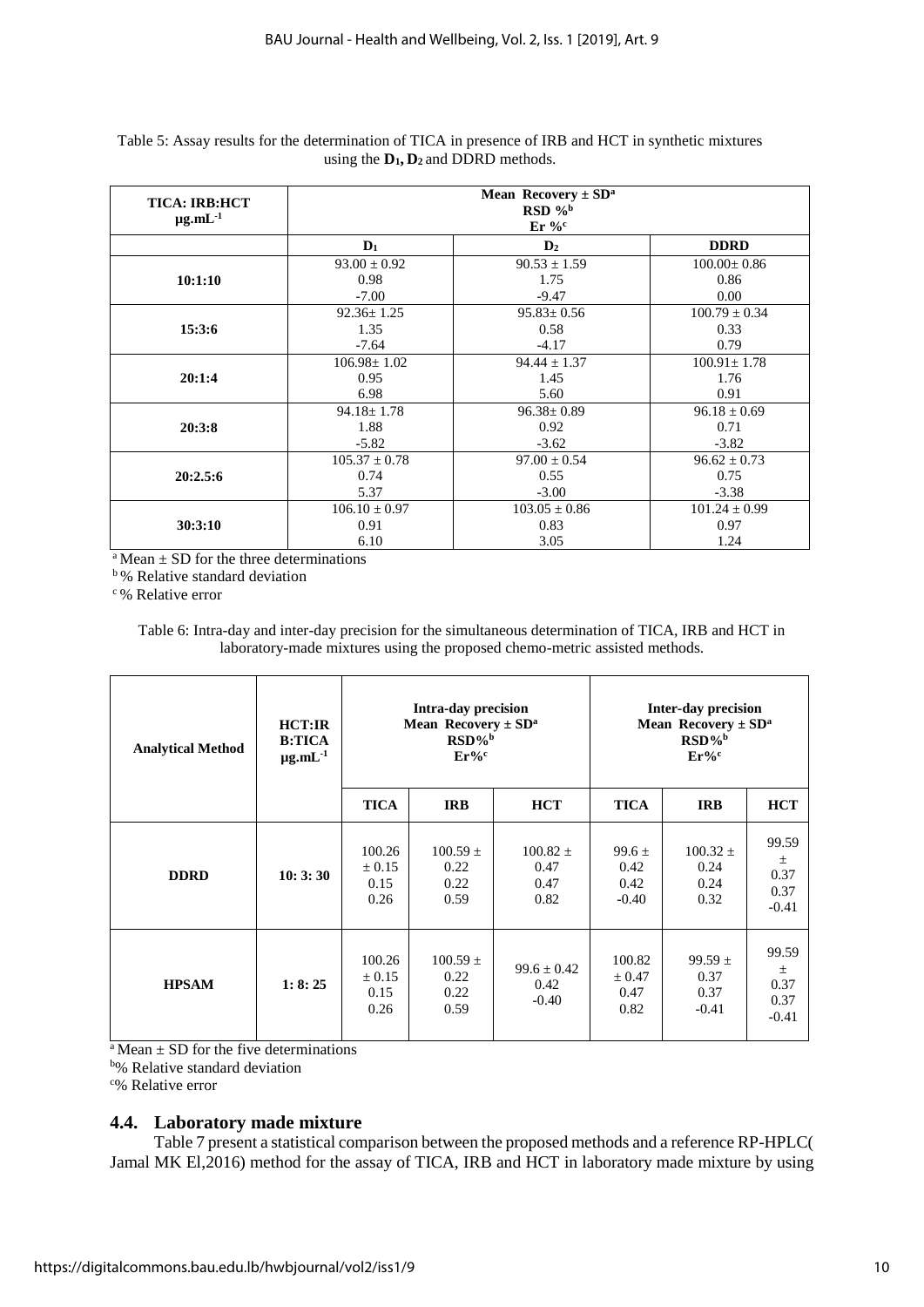the student's t-test and the variance ratio F-test. Since the calculated t- and F- values for each drug did not exceed the theoretical ones, this indicated that there was no significant difference between the reference HPLC and each of the proposed chemometric methods for the analysis of the investigated mixture in laboratory-made mixtures.

| Ratio<br>TICA+IRB+HCT<br>$\mu$ g.mL $^{-1}$<br>9:1.5:0.5 | <b>Mean Recovery</b> $\pm$ SD <sup>a</sup><br>$RSD$ % <sup>b</sup><br>$Er\%^c$ |                  |                  |  |  |  |
|----------------------------------------------------------|--------------------------------------------------------------------------------|------------------|------------------|--|--|--|
|                                                          | HPLC(23)<br><b>DDDR</b><br><b>HPSAM</b>                                        |                  |                  |  |  |  |
| <b>TICA</b>                                              | $98.76 \pm 0.45$                                                               | $99.13 \pm 1.05$ | $98.99 \pm 0.87$ |  |  |  |
| <b>Mean Recovery</b> $\pm$ SD <sup>a</sup>               | 0.45                                                                           | 1.05             | 0.87             |  |  |  |
| RSD % <sup>b</sup>                                       | $-1.01$                                                                        | $-0.85$          | $-1.01$          |  |  |  |
| $Er\%^c$                                                 |                                                                                |                  |                  |  |  |  |
|                                                          |                                                                                |                  |                  |  |  |  |
| **t-test                                                 |                                                                                | 0.72             | 0.54             |  |  |  |
| $*$ $F-test$                                             |                                                                                | 5.44             | 3.73             |  |  |  |
| <b>IRB</b>                                               | $98.99 \pm 0.87$                                                               | $99.42 \pm 0.40$ | $98.76 \pm 0.87$ |  |  |  |
| <b>Mean Recovery</b> $\pm$ SD <sup>a</sup>               | 0.87                                                                           | 0.41             | 0.88             |  |  |  |
| $RSD$ %                                                  | $-1.01$                                                                        | $-0.58$          | $-1.24$          |  |  |  |
| $Er\%^c$                                                 |                                                                                |                  |                  |  |  |  |
|                                                          |                                                                                |                  |                  |  |  |  |
| **t-test                                                 |                                                                                | 1.01             | 0.74             |  |  |  |
| $*$ $F$ -test                                            |                                                                                | 0.21             | 1.00             |  |  |  |
| <b>HCT</b>                                               | $99.08 \pm 0.61$                                                               | $99.18 \pm 0.75$ | $99.71 \pm 0.67$ |  |  |  |
| <b>Mean Recovery</b> $\pm$ SD <sup>a</sup>               | 0.61                                                                           | 0.75             | 0.67             |  |  |  |
| RSD % <sup>b</sup>                                       | $-0.92$                                                                        | $-0.82$          | $-0.29$          |  |  |  |
| $Er\%^c$                                                 |                                                                                |                  |                  |  |  |  |
|                                                          |                                                                                |                  |                  |  |  |  |
| **t-test                                                 |                                                                                | 0.24             | 1.54             |  |  |  |
| $*F-test$                                                |                                                                                | 1.51             | 1.21             |  |  |  |

Table 7: Assay results for TICA, IRB and HCT in their laboratory made mixture using the proposed chemometric assisted methods

 $A<sup>a</sup>$  Mean  $\pm$  SD for the five determinations

b% Relative standard deviation

<sup>c</sup>% Relative error

\*\*Theoretical values of t- and F- at  $P = 0.05$  are 2.13 and 6.93, respectively.

# **5. CONCLUSION**

For analytical purposes, it is always important to establish methods capable of analysing co administered drugs in short period of time with acceptable accuracy and precision. The Chemometric assisted methods are simple, inexpensive and require easy treatment of the samples. This work demonstrates the ability and advantages of HPSAM and DDRD, chemometric assisted methods, to resolve the ternary co-administered mixture and individually quantify each of TICA, IRB and HCT. HPSAM and DDRD could be well adopted since it gave satisfactory results in synthetic mixtures, and proved to be superior when compared to first and second derivative methods. The methods offers good selectivity, accuracy and precision that can be applied for different concentration ratios.

#### **ACKNOWLEDGMENT**

This wok has been supported by Beirut Arab University, Lebanon.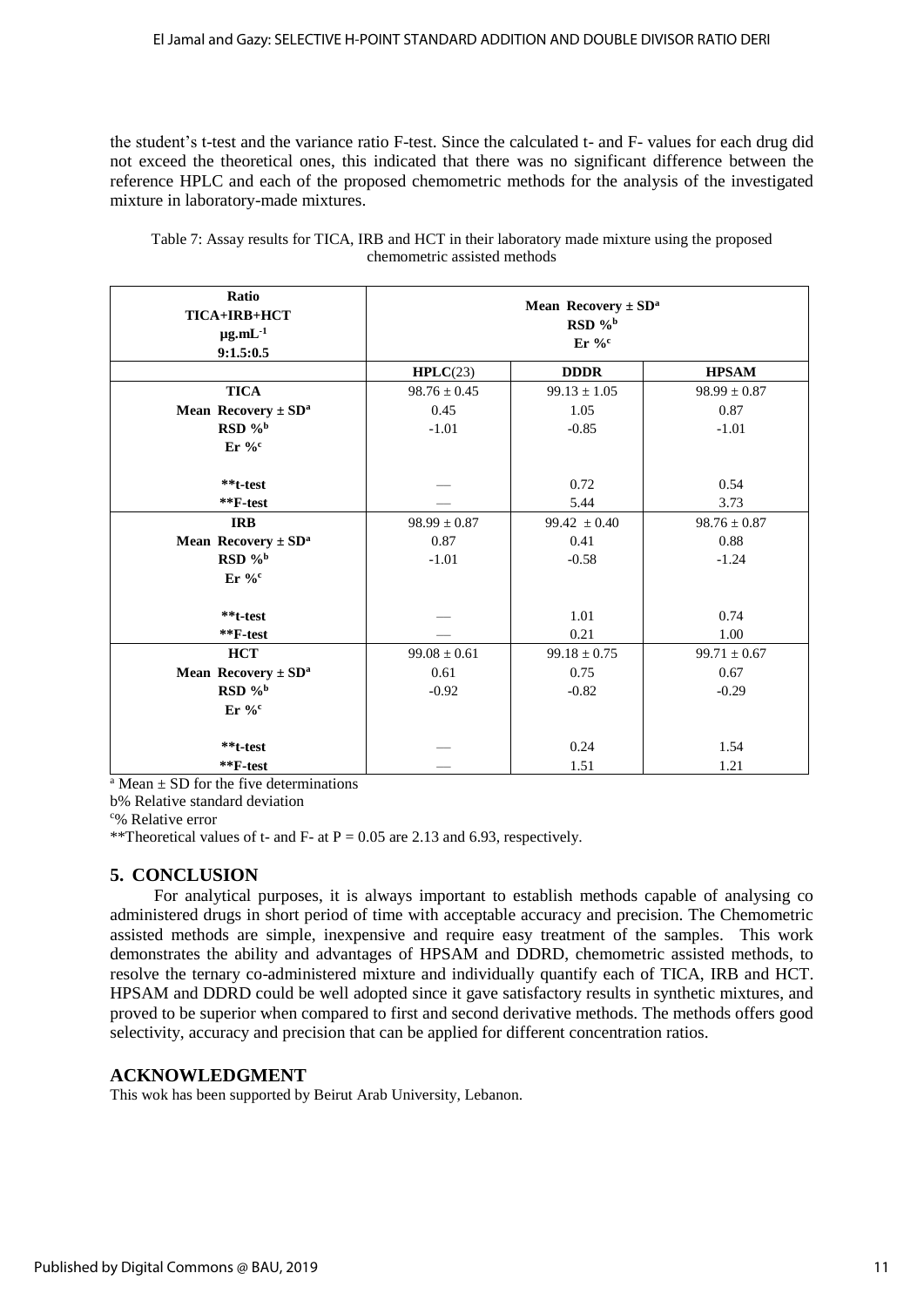# **REFERENCES**

 Anupama, B., Ramakrishna, V.(2012) Assay of Irbesartan by extractive spectrophotometry. *International Journal of Pharmaceutical, Chemical and Biological Sciences*, 2(4),529-531.

 Armitage, P., Berry, G., & Matthews, J. N. S. (2008). *Statistical methods in medical research*. John Wiley & Sons.

 Charles, L., Lora, A., Morton, G., and Leonard, L.(2005). *Drug Information Handbook*. Lexi-Comp Inc.

- Deka, S., Patel, Meghna., P., Shah, N., Vivek, S., & Saralai, M. G. (2012). Review on Simultaneous Determination of Antihypertensive Analytes in Pharmaceutical Dosage Form by Different Analytical Methods. *International Journal*, *2*(2),876-879.

 Darwish, H. W., Hassan, S. A., Salem, M. Y., & El-Zeany, B. A. (2013). Sequential spectrophotometric method for the simultaneous determination of amlodipine, valsartan, and hydrochlorothiazide in coformulated tablets. *International journal of spectroscopy*, *1,*1-8.

 El-Sutohy, M. M., El-Shaboury, S. R., Hussein, S. A., & Mohamed, N. A. (2013). Validated Non-Extractive Spectrophotometric Methods for Determination of Some Angiotensin II Receptor Antagonists. *Asian Journal of Pharmaceutical Analysis*, *3*(1), 3-8.

 El Jamal, MK., Gazy, AA.(2016) Analysis Of Three Cardiovascular Drugs in Their Ternary Mixture Using Green Analytical Methodology of Smart Spectrophotometric Methods and RP-HPLC Method. *International Journal of Pharmacy and Pharmaceutical Sciences*, 8(8),243-250

 Farouk, M., EL-Aziz, O. A., Hemdanb, A., & Shehata, M. (2011). Simple novel spectrophotometric and spectrofluorimetric methods for determination of some anti-hypertensive drugs. *Journal of American Science, 7*(1), 300-312.

 Hapse, S. A., Wagh, V. S., Kadaskar, P. T., Dokhe, M. D., & Shirsath, A. S. (2012). Spectrophotometric estimation and validation of hydrochlorothiazide in tablet dosage forms by using different solvents. *Der Pharma Chemica*, *4*(1), 10-14.

- ICH Harmonized Tripartite guideline.(1996). Validation of Analytical Procedures text and Methodology.

- Khadiga M Kelani, Abdallah A Shalaby, Magda Y Elmaamly MKH.(2015) Spectrophotometric and Chemometric Methods for Simultaneous Determination of Two Anti-Hypertensive Drugs in their Combined Dosage Form. *Pharmaceutica Analytica Acta.*6(1),2153–435.

 Lakshmi, K., & Lakshmi, S. (2011). Simultaneous spectrophotometric determination of valsartan and hydrochlorothiazide by H-point standard addition method and partial least squares regression. *Acta Pharmaceutica*, *61*(1), 37-50.

 Miller, J.N.,(2005) *Statistics and Chemometrics for Analytical Chemistry*. 5th ed. London, Pearson Prentice Hall.

 O'Neil, M. J., Smith, A., Heckelman, P. E., & Budavari, S. (2001). The Merck Index-An Encyclopedia of Chemicals, Drugs, and Biologicals. Whitehouse Station, NJ: *Merck and*  Co. *Inc*, *767*, 4342.

- Patel, K.R., Patel, S.A., Darji, V.C, SRN.(2011). Simultaneous Spectrophotometric estimation of Irbesartan and Hydrochlorothiazide in tablets. *International Research Journal of Pharmcy*, 2(3),202–207.

 Pandya, D., Patel, M., Ghediya, R., Shah, A., & Khunt, R. (2016). UV-Vis spectrophotometric assay determination of oral antiplatelet ticagrelor drug in pharmaceutical formulation: Application to content uniformity. *Journal of Chemical and Pharmaceutical Research*, *8*(1), 316-321.

 Ramakrishna, S., SudhaLakshmi, P. B., & Rambabu, C. (2012). Visible Spectrophotometric Methods for The Determination Of Irbesartan In Pharmaceutical Formulations. *International Journal of Pharmacy and Pharmaceutical Sciences*, *4*(3), 86-87.

Rani, GT., Shankar, DG., Satyanarayana, B.(2012) *A c a d e m i c*.4(1),1–5.

- Rachana, V., Gohel, Shraddha J., Parmar, B.A.P.(2014). Development and Validation of